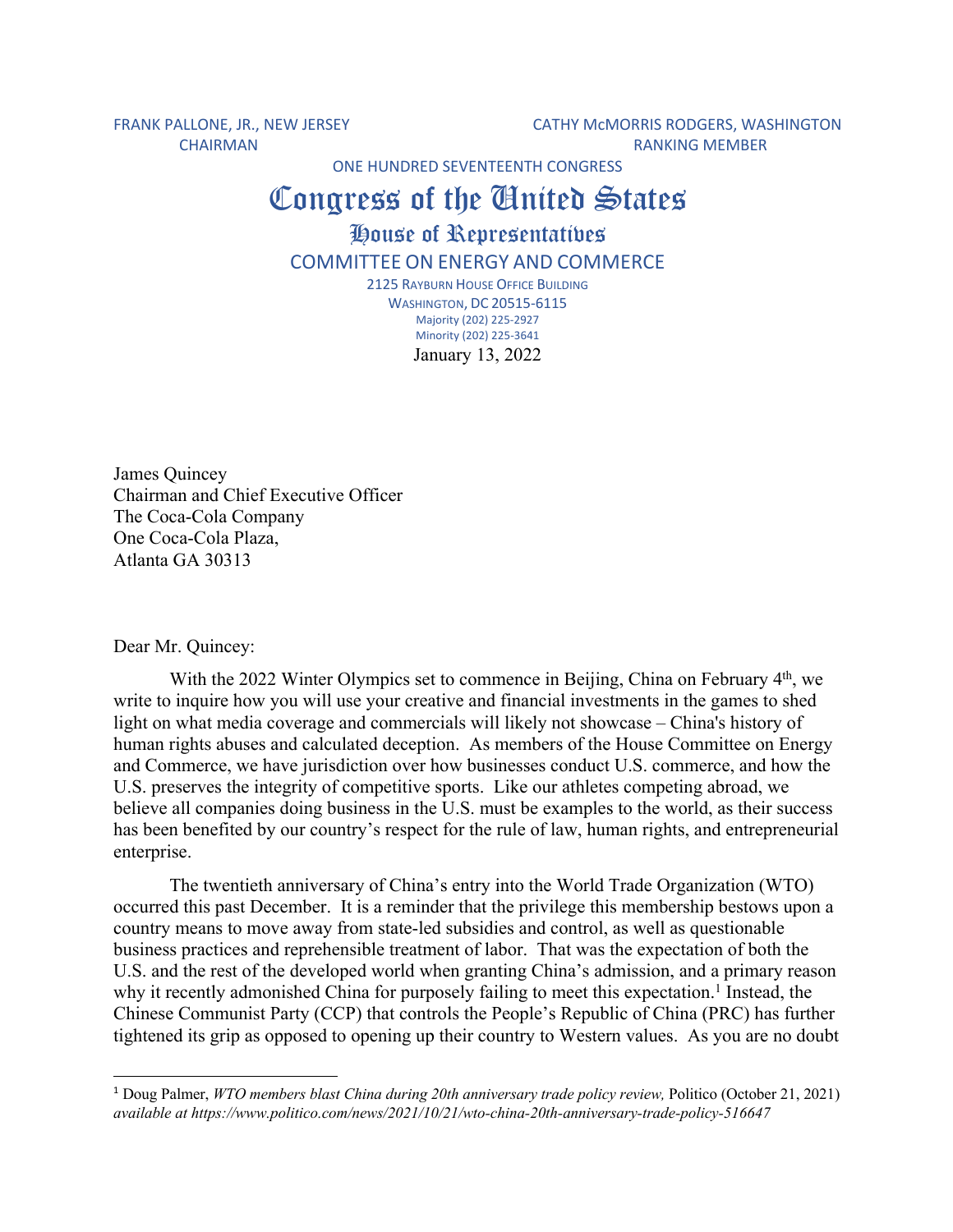aware, the CCP is responsible for atrocities against Uyghur Muslims in the Xinjiang province.<sup>2</sup> In addition to these despicable actions, the CCP continues to crack down on the citizens of Hong Kong and silence those who speak out against the party.<sup>3</sup> Meanwhile, the authoritarian regime in Beijing continues to use its military presence to threaten Taiwan.<sup>4</sup> These well-documented facts should startle every American and garner more attention in your corporate boardroom. We are not alone in this criticism, as CNN anchor Jake Tapper recently blasted U.S. entities involved with Beijing's authoritarian regime following the disappearance of tennis star Peng Shuai, saying "There is no amount of money that can buy enough soap to wash that blood off their hands,"5 and former White House spokesman Ari Fleischer stated that "China is not working for the good of the world. China is bent on having superiority over the world which could take it in all kinds of dangerous directions." 6

Poor decision-making and the selection process of host cities by the International Olympic Committee (IOC) is not a new issue. What has changed is how commercial entities are increasingly using their resources as leverage to pursue their corporate interests in the United States versus internationally. For instance, Coca-Cola, JP Morgan Chase, Citi, Microsoft, and Delta inserted themselves into a disingenuous and hyperbolic debate over Georgia's election law. Companies haven't always acted so different abroad as they did here at home. Twenty years ago, John Hancock Insurance led a corporate effort for the IOC to clean up its act.7 Sadly, the stakes are now much higher than bribery scandals as corporate entities, and the IOC itself, lack the resolve to take on the PRC for fear of reprisal.<sup>8</sup>

The rapprochement that began when President Richard Nixon visited China in 1972 with the goal of opening China to the West to bring about peaceful relations and freedom to China's people through commerce was pivotal at the time. However, it has become clear that President Nixon's goal to encourage freedom and human rights through commerce in China will not work

- <sup>3</sup> Huizhong Wu and Zen Soo, *Hong Kong news site to shut; pro-Beijing lawmakers sworn in*, ABC News (January 3, 2022) *available at* https://abcnews.go.com/International/wireStory/hong-kong-news-site-shuts-pro-beijinglawmakers-82048790
- <sup>4</sup> Sarah Wu, *In New Year's speech, Taiwan president warns China against 'military adventurism',* Reuters (January 1, 2022) *available at* https://www.reuters.com/business/aerospace-defense/new-years-speech-taiwan-presidentwarns-china-against-military-adventurism-2022-01-01/
- <sup>5</sup> Tommy Taylor, *CNN's Jake Tapper says Hollywood, Silicon Valley, and the NBA have 'blood on their hands' for cravenly chasing Chinese cash while overlooking 'disappearance' of tennis star Peng Shuai and Uighur torture*, DailyMail.com (December 6, 2021) *available at* https://www.dailymail.co.uk/news/article-10280231/CNNs-Jake-Tapper-slams-major-corporations-blinded-Chinese-cash.html

<sup>2</sup> State Department, *China 2020 Human Rights Report available at* https://www.state.gov/reports/2020-countryreports-on-human-rights-practices/china/

<sup>6</sup> Ian Schwartz, *Ari Fleischer: It's Time For The Entire World, Led By The American Business Community, To Leave China,* Real Clear Politics (December 22, 2021) *available at* 

https://www.realclearpolitics.com/video/2021/12/22/ari\_fleischer\_its\_time\_for\_the\_entire\_world\_led\_by\_the\_ameri can business community to leave china html

<sup>7</sup> Joseph B. Treaster, *John Hancock chief leading charge to clean up Olympics*, Deseret News (March 30, 1999) *available at* https://www.deseret.com/1999/3/30/19437224/john-hancock-chief-leading-charge-to-clean-upolympics

<sup>8</sup> Liza Lin and Stu Woo, *It's China vs. Walmart, Latest Western Brand Entangled in Human Rights Dispute,* Wall Street Journal (January 2, 2022) *available at* https://www.wsj.com/articles/beijings-favored-tool-to-counter-humanrights-criticism-punish-companies-11641158347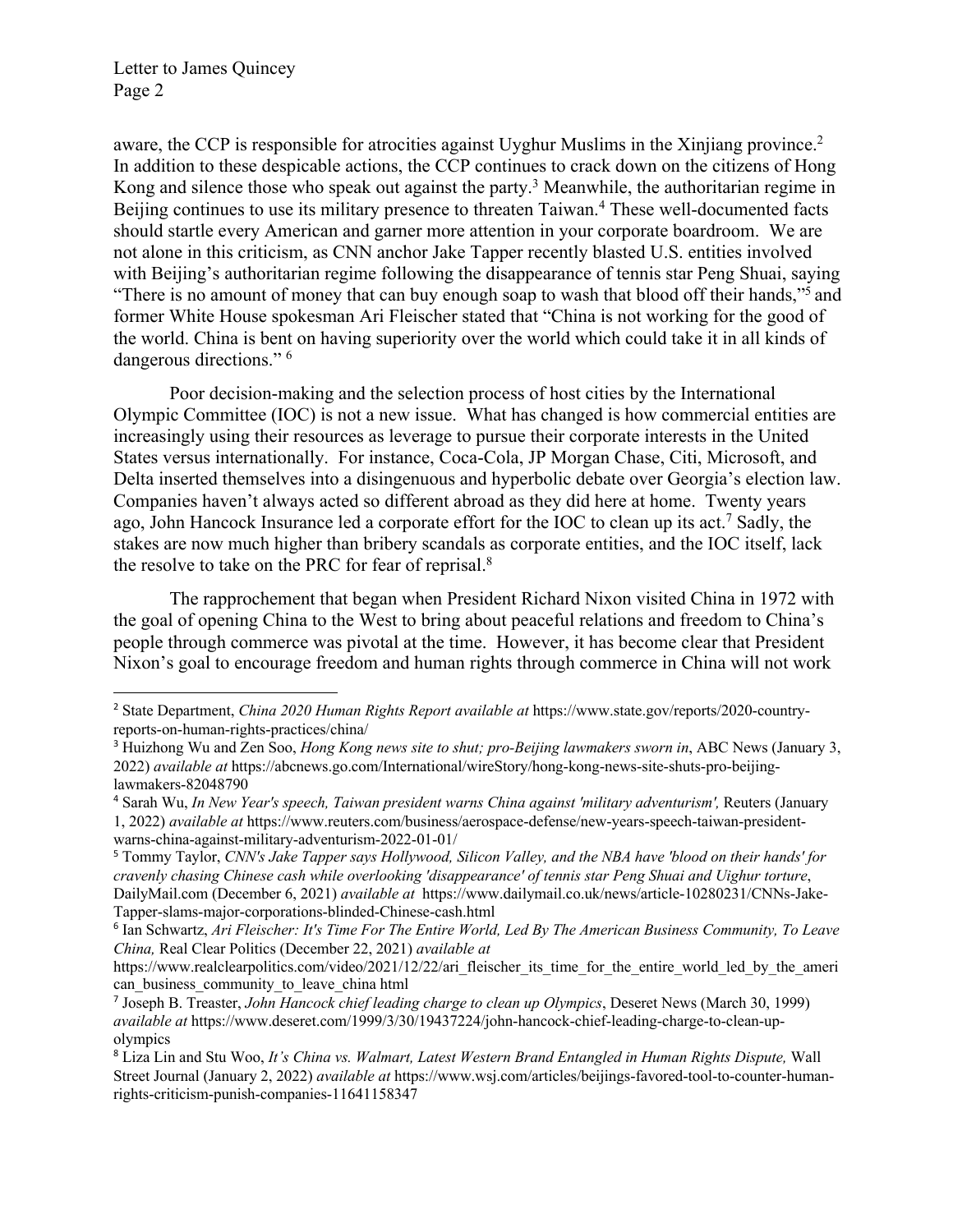while Western companies continue to capitulate to the CCP. As one of the corporate sponsors of the Beijing 2022 Winter Olympics, you have a unique platform that will reach billions of people this February.

With the games just a few weeks away, we ask that you explain your commercial operations in China, your financial interests in the 2022 Winter Olympics, and your involvement with the CCP. Please provide written responses and any related documentation to the following questions by January 27th:

- 1. Please summarize your investment in the PRC.
- 2. Please list any connections your company has with the CCP, including the name of the official within the CCP and the capacity of their role in your organization.
- 3. Do you believe the CCP is committing human rights abuses? Please explain your answer.
- 4. What kind of safeguards do you have in place to ensure that there is no forced labor, specifically in Xinjiang province, used by your corporation or any of your partner suppliers or support services?
- 5. Does your company recognize the atrocities committed by the CCP in 1989 in Tiananmen Square?
	- i. If yes, is your corporate supply chain policy influenced by such atrocities and religious persecution conducted by the regime?
	- ii. If no, what do you believe occurred at Tiananmen Square, and what if any human rights concerns do you consider in your commercial operations?
	- iii. Is your corporate supply chain policy included on your website and your annual report to stakeholders? If not, why not?
- 6. Please detail the process to become a corporate sponsor of the Beijing 2022 Winter Olympics.
- 7. Do you believe the CCP privately influenced or pressured the IOC in any way to hold the 2022 Winter Olympics in Beijing?
- 8. As part of your sponsorship with the games, are you in any way precluded from advocacy that would be critical of the government of the PRC, specifically acknowledging either the Tiananmen Square massacre or religious persecution in China?
- 9. When the Women's Tennis Association (WTA) withdrew its further commitments in China over the disappearance of Ms. Peng, do you believe the international media coverage that followed the WTA's courageous decision resulted in her recent reappearance? If not, why not?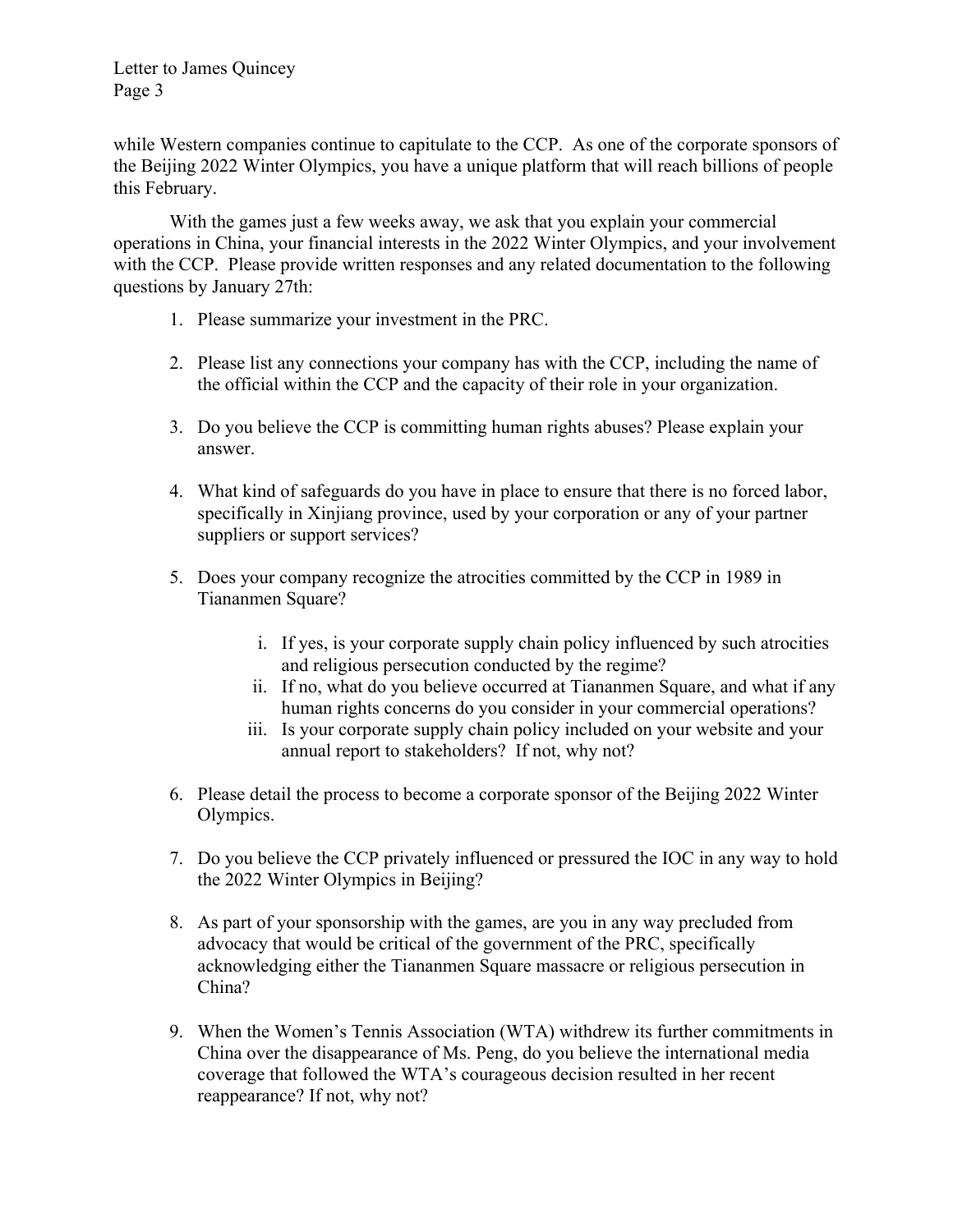- 10. How will you use your corporate sponsorship of the games to reflect on the human rights violations ongoing in China?
	- i. If you do not have plans to do so, have you ever leveraged your company's business or resources to attempt to force political or social change in the United States?
	- ii. If yes, was any of your socio-political advocacy based off research you conducted? Was the research done for the purpose of product marketing? Please include any research you conducted in your reply to this inquiry.
	- iii. If you have conducted such advocacy in the U.S, why have you not leveraged such resources to force change in China's approach to human rights?
- 11. Would you characterize you and your executive leadership team as having done enough to tackle the human rights conditions in China?
	- i. Do you believe that your company must adapt to the CCP's culture of repression to do business in China?
	- ii. How has the CCP engaged with you on your products and services?
	- iii. Has the CCP asked you to change something in your products and services?
	- iv. Has the CCP asked you to make changes in how they are advertised?
	- v. Has the CCP suggested changes to public content displayed on your website in either the United States or China?
	- vi. If yes to any of these questions, please list every instance in which the CCP requested a change, when the request was made, why the change was requested, if failure to accede to the CCP requests and suggestions would have resulted in negative consequences for your company, and if you subsequently abided by their demands?
- 12. As a multinational corporation, do you and your executive leadership team make a distinction in investing in China-based companies as opposed to investing in your own operations in China?
	- i. What type of vetting do you conduct to ensure that you are not investing in or doing business with any state-sponsored entities affiliated with the CCP?
	- ii. If you are investing in or doing business with any state-sponsored entities affiliated with the CCP, please identify those entities and the nature of the investment or business.
- 13. Some corporate executives may argue that without investment from multinational corporations such as yours, less reputable sources of capital will support the 2022 Winter Olympics in Beijing. Are you concerned that your investment and business in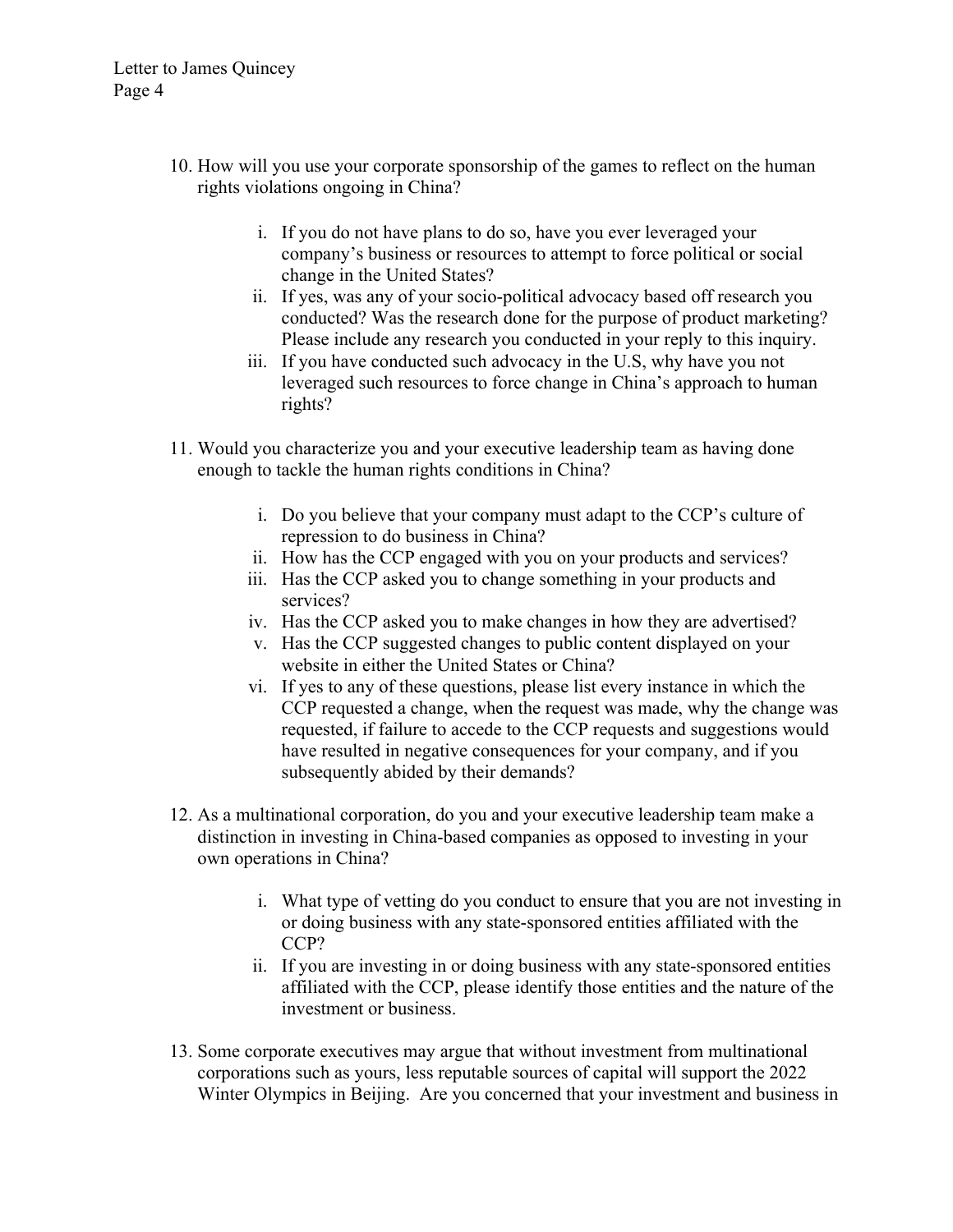> China has not resulted in China becoming a force for good in the international community, but instead has given the CCP legitimacy even as it engages in horrific human rights abuses and threatens democracies like Taiwan and Hong Kong?

If you or your team have any questions about our request, please contact Tim Kurth at the Committee on Energy and Commerce at (202) 225-3641. We appreciate your prompt attention to this matter prior to the 2022 Winter Olympics. Thank you.

Sincerely,

Carl We hodger

Cathy McMorris Rodgers Gus M. Bilirakis Republican Leader **Republican Leader** Republican Leader House Energy and Commerce Subcommittee on Consumer Committee Protection and Commerce

Tread Marte

teur Scalure

Steve Scalise **Robert E.** Latta

Brett Sathur

Brett Guthrie David B. McKinley

Jum Bilistin

Arobert Colomps

Fred Upton Michael C. Burgess, M.D. Member of Congress Member of Congress

Kobut E

Member of Congress Member of Congress

WB. MIT

Member of Congress Member of Congress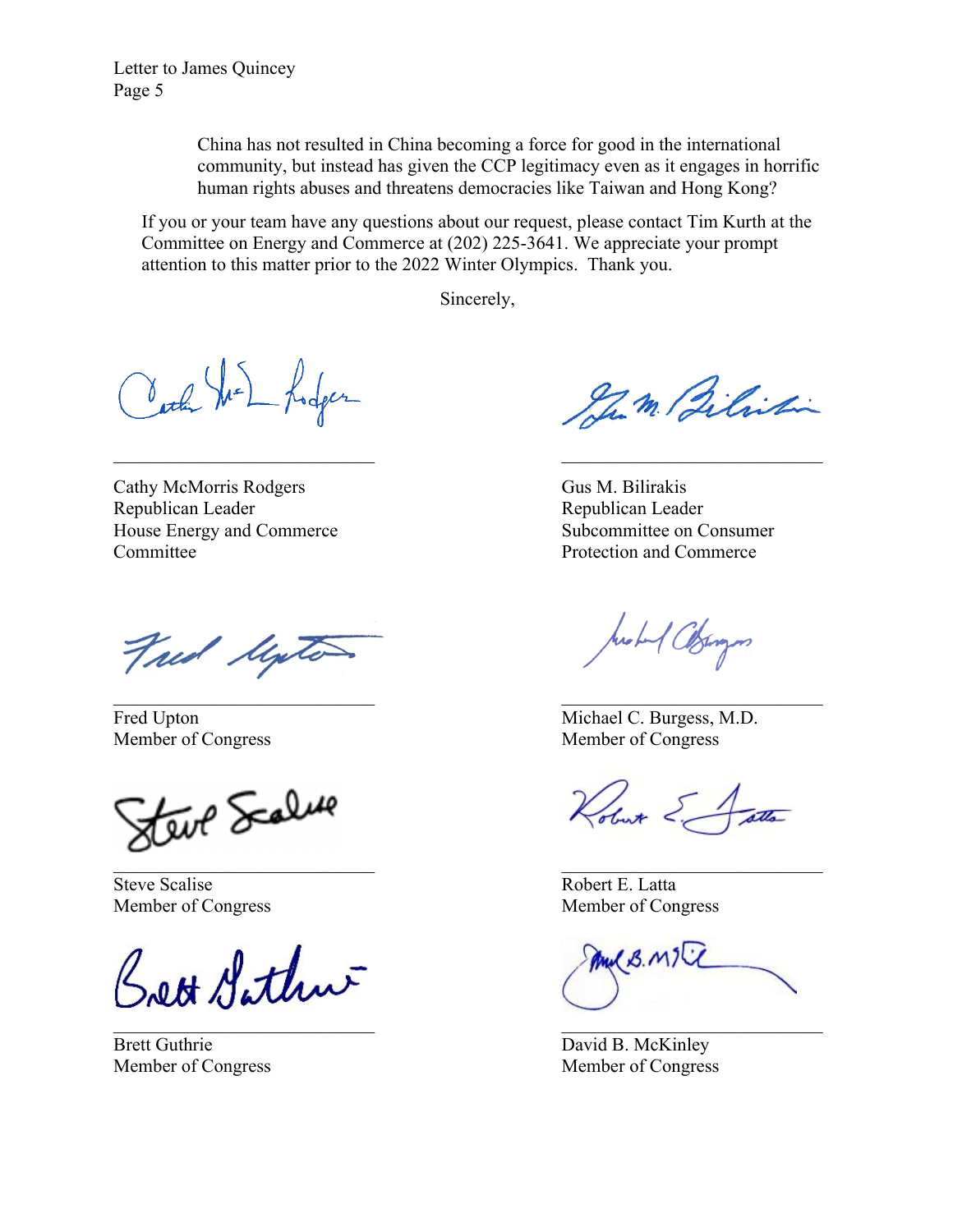H. Murg

H. Morgan Griffith Member of Congress

**Billy Long** Member of Congress

Kvame

Markwayne Mullin Member of Congress

Fin Walberg

Tim Walberg Member of Congress

Jeff Duncan Member of Congress

Bill Johnson

**Bill Johnson** Member of Congress

Lary Bucha

Larry Bucshon, M.D. Member of Congress

Red Hadson

**Richard Hudson** Member of Congress

Earl J-Gold' Carte

Earl L. "Buddy" Carter Member of Congress

Gary J. Palmer Member of Congress